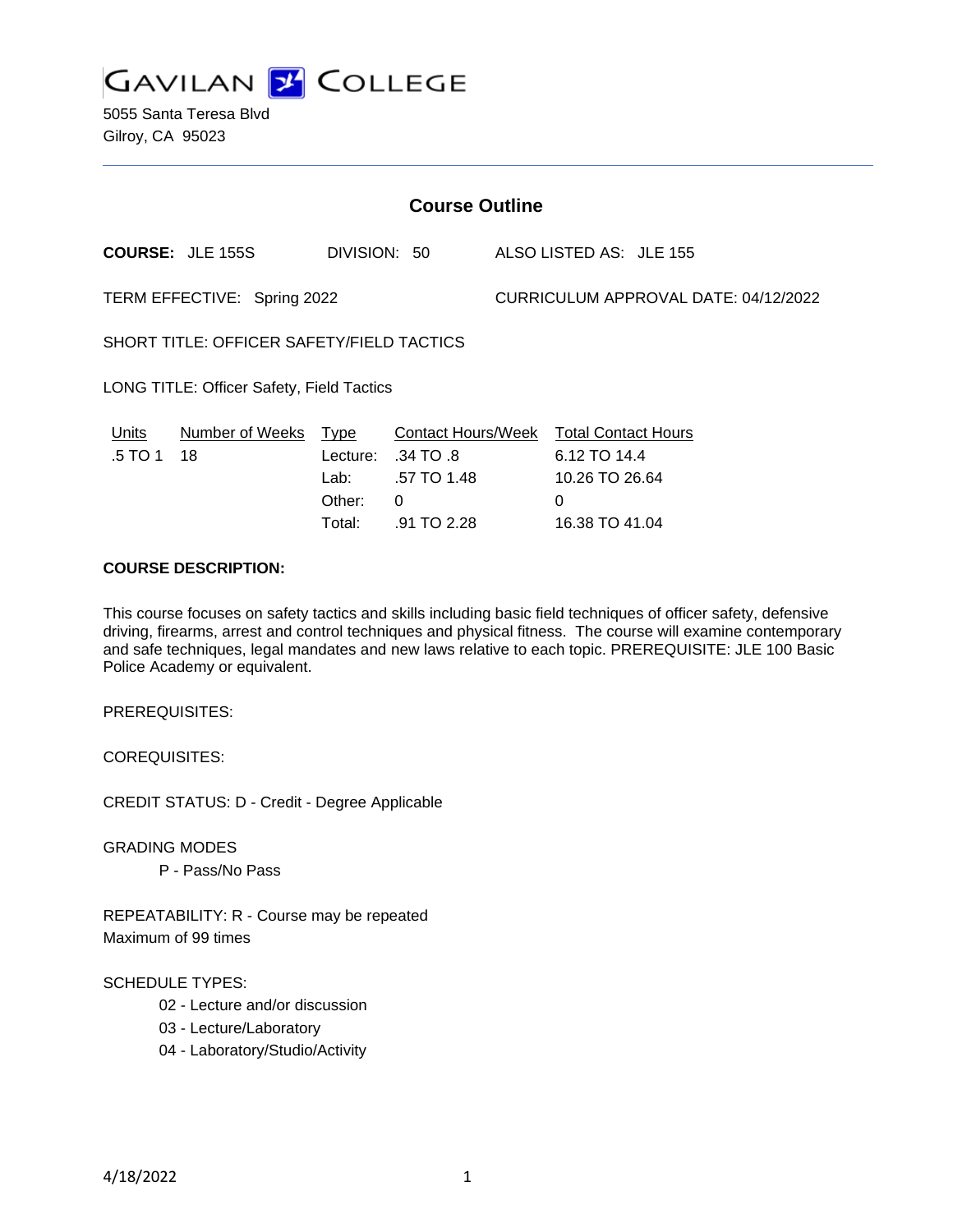# **STUDENT LEARNING OUTCOMES:**

By the end of this course, a student should:

1. Demonstrate tactical handgun proficiency including: a. Weapons safety; b. Target acquisition; c. Speed, accuracy and effectiveness under stress and movement conditions; d. Shot placement: loading/unloading procedures and control.

2. Describe and demonstrate proper pain compliance, control holds, take down techniques and handcuffing techniques.

- 3. Assess officer safety issues while making the physical arrest, and vehicle stops.
- 4. Evaluate multiple ways to make safe and efficient vehicle stops.
- 5. Identify different officer safety issues as they relate to on-duty, off-duty, uniformed and plain clothes.

# **COURSE OBJETIVES:**

By the end of this course, a student should:

1. Demonstrate effective interview tactics, accurate and safe combative shooting techniques and identify the risks associated with conducting searches.

# **CONTENT, STUDENT PERFORMANCE OBJECTIVES, OUT-OF-CLASS ASSIGNMENTS**

Curriculum Approval Date: 04/12/2022

# **LECTURE CONTENT:**

- I. Introduction to Successful Investigations (2-3 hours)
- A. Characteristics of street crimes
- B. Information: Your investigation foundation
- C. Psyching for the street-crime game
- II. Street-Smart Intelligence Gathering (2-3 hours)
- A. Intelligence
- B. Digging deeper in records and databases
- C. Networking with official contacts
- D. Secrets of "mining" the streets
- E. Tools for proactive observation
- F. Ruses for getting information
- III. Realistic Interview Tactics (2-4 hours)
- A. Basic considerations
- B. Setting the scene for success
- C. Approaching family members
- D. Shaping good questions for good answers
- E. Questioning for fresh leads
- F. Interviewing streetwise subjects
- G. Street stops/ road interviews
- H. Developing witnesses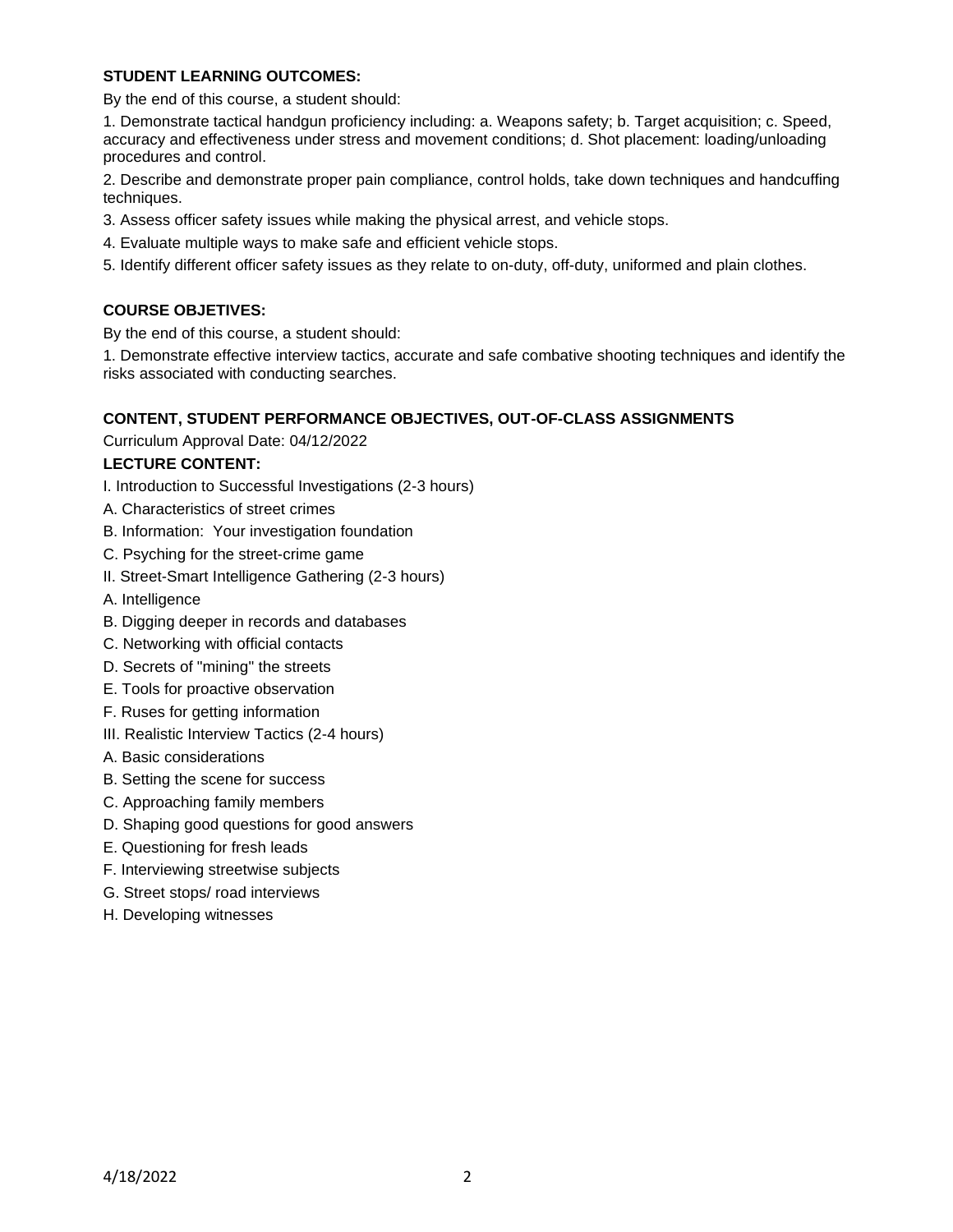# **LAB CONTENT:**

- IV. Officer Safety Issues (2-3 hours)
- A. Concerns on duty
- B. Officer safety ruses
- C. Concerns off duty
- D. Cover and concealment
- E. Do's and don'ts for critical situations
- V. Covert Surveillance Techniques (.5- 2 hours)
- A. Surreptitious monitoring
- B. Matching tactics to the target
- C. How targets "make" you
- D. Preparation checklist
- E. Do's and don'ts for success
- VI. Stakeouts: Winning the waiting game ( .5-1 hour)
- A. Stakeout
- B. When to consider "setting up"
- C. Laying the game plan
- D. Role of the inside team
- E. Role of the outside team
- F. Keeping arrests safe and efficient
- VII. Cultivating Confidential Informants (1 hour)
- A. How good C/I's help
- B. Where to find the best sources
- C. What's in it for them
- D. Creating C/I's from thin air
- E. Getting what is needed reliably and safely
- F. C/I buys
- G. Using C/I's as "moles"
- H. Anticipate potential problems
- VIII. Succeeding and Surviving Undercover ( 1 2 hours)
- A. The ultimate street game
- B. Up for the challenge?
- C. Infiltrating the target
- D. Creating your U/C identity
- E. Avoid life-threatening mistakes
- F. Always
- G. Never
- H. Handling high-risk surprises
- IX. Misunderstood Legal Limits ( 1 hour)
- A. Street law IQ
- B. Myths and truths about Miranda
- C. Attorney issues
- D. What constitutes coercion or duress
- E. Are trickery and deceit legal?
- F. Avoiding "coerced internalized" confessions
- X. Interrogation Tactics the Expose the Guilty (.5- 1 hours)
- A. Interviewing vs interrogation
- B. Paving the road to truth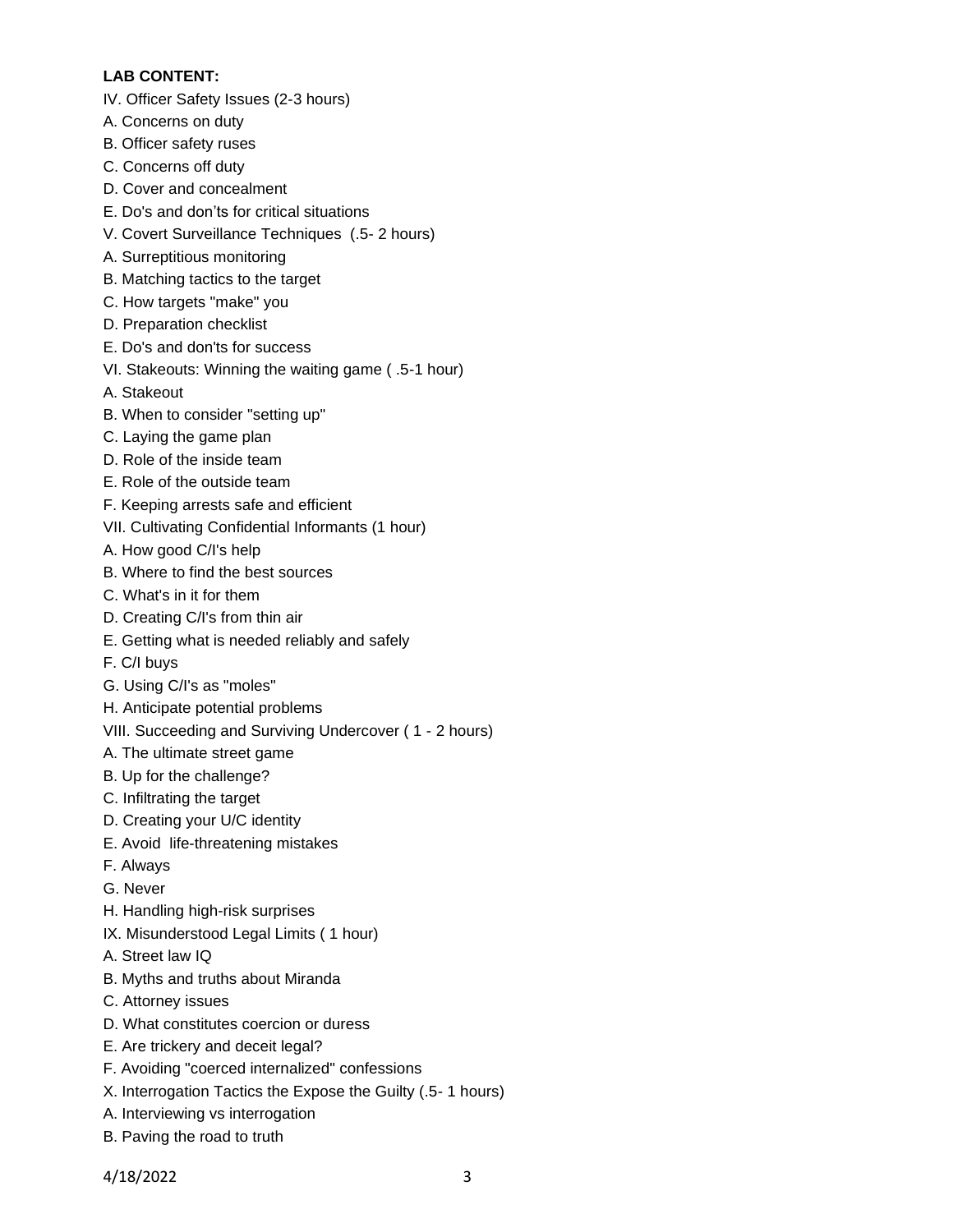- C. Interrogation strategies
- D. Developing interrogational "themes"
- E. Trick to learn the truth from suspects
- F. From first admission to full confession
- G. How to maneuver past pitfalls in court
- XI. Car Traps, Hidden Compartments, Search Procedures (.5-1 hour)
- A. Secret hiding places in vehicles
- B. Secret hiding places in furniture
- C. Documenting evidence for court
- XII. Active Shooter (1.5 4 hour)
- A. High-risk traffic stop
- B. Traffic control/ containment
- C. Making the stop
- D. Tactics
- E. Commands
- F. Making the physical arrest
- G. Approach and clearing suspect vehicle
- XIII. Vehicle Stops ( 1-4 hours)
- A. Firearms safety rules
- B. Rock River Rifle
- C. Deploying the rifle from the rifle rack
- D. Deployment of rifle during a traffic stop
- E. Shooting from inside of a vehicle through the windshield
- XIV. Breaching (.5-1 hour)
- A. Identifying door type to be breached
- B. Knock-notice
- C. Mechanics of breaching
- XV. Searching ( 1 hours)
- A. Continuum of priority
- B. Dynamic clearing
- C. Risks
- D. Advantages
- E. Assignments and responsibilities
- F. Room entry
- XVI. K-9 & Patrol ( 1 hours)
- A. Perimeters
- B. Receiving a suspect who is being bit by a police K-9
- C. Building search utilizing a police K-9
- D. Open air search for a suspect utilizing a police K-9
- XVII. Combat Shooting ( 2-3 hours)
- A. Instruction/ safety
- B. Tactical combat course
- C. Scoring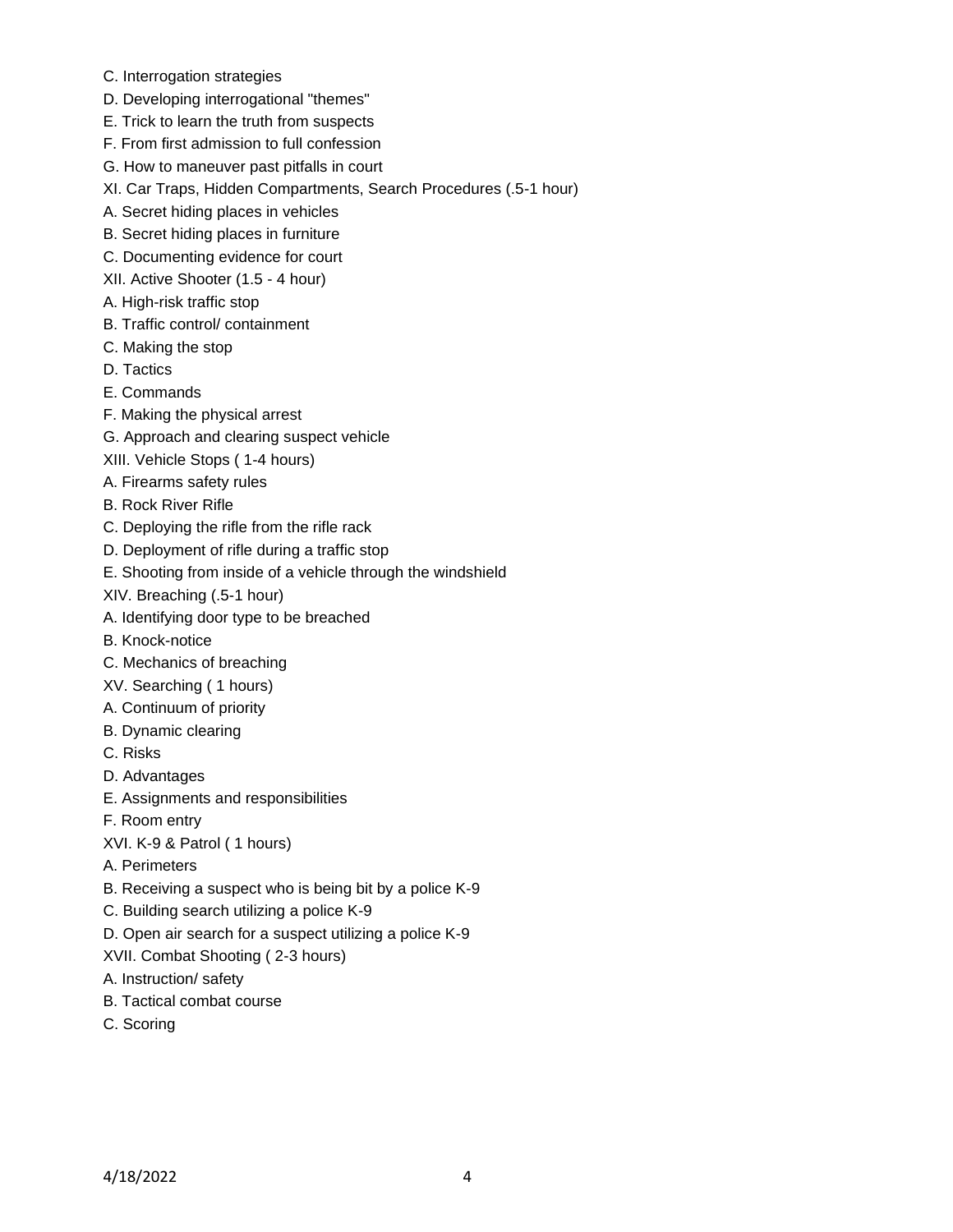# **METHODS OF INSTRUCTION:**

Lecture, discussion, demonstration and skills practicals.

### **OUT OF CLASS ASSIGNMENTS:**

Required Outside Hours 12 Assignment Description Department procedures manual reading assignments Required Outside Hours 20 Assignment Description Range practice, weapon cleaning

# **METHODS OF EVALUATION:**

Writing assignments Evaluation Percent 10 Evaluation Description Writing Police Reports

Skill demonstrations Evaluation Percent 90 Evaluation Description Class Performance/s; Role Play Skills Exam

### **REPRESENTATIVE TEXTBOOKS:**

Department Policy Manual , Department , 2021. 12 Grade Verified by: Doug Achterman

# **RECOMMENDED MATERIALS:**

Instructor Handouts